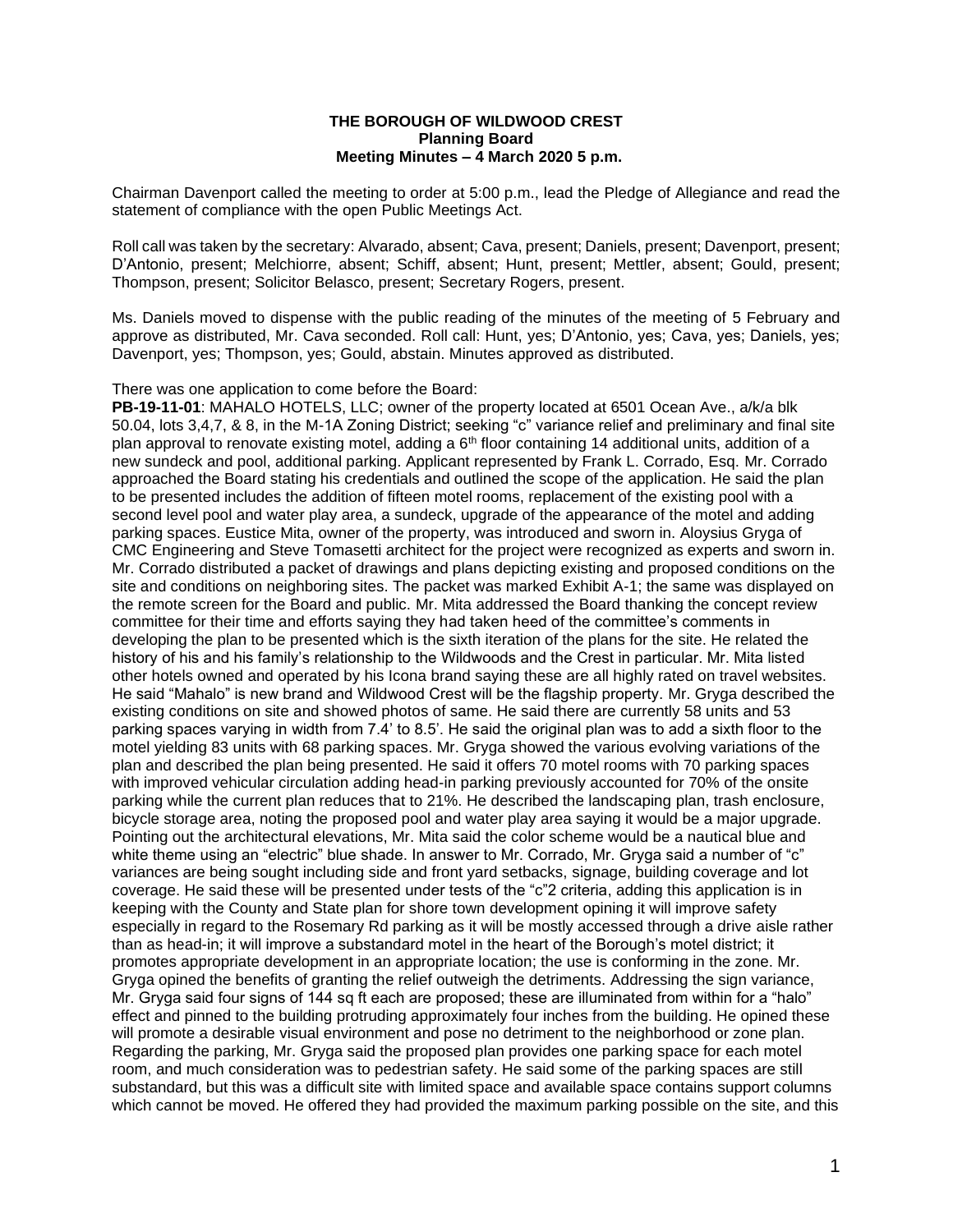poses no detriment to the zone plan. Mr. Mita said the amplified music around the pool will be at low level from 10 a.m. until 9 p.m. (or around sunset) adding they are aware of the Borough noise ordinance and will keep the decibels below that level.

At the direction of the Chairman, the Board questioned the applicants in a subject-by-subject manner. The Chairman opened asking for clarification of the "piggy-back" handicap spaces and access to same. Mr. Gryga and Mr. Mita answered saying these will be valet parked and staff will be available twenty-four hours a day for service. Mr. Gryga added these are the least-used spaces on the site. Mr. Davenport asked if there is sufficient space for a vehicle to turn around to leave the four parking spots at the end of the drive aisle or if the driver would need to back out the length of the aisle. Mr. Gryga said that condition currently exists, and most visitors park and leave their cars for the duration of their stay. Mr. Mita offered these spaces can be designated as valet parking, adding there will be van service from the property to adjacent towns and attractions. In answer to Board concerns about the head-in parking on Ocean Ave, the applicant said signs can be put in place to warn pedestrians of vehicles backing out, and also signage reminding drivers to watch for pedestrian traffic. Mr. Davenport noted the previous site had nine spaces on Ocean Ave and head-in parking on Rosemary Rd has been reduced to four spaces. Board Engineer DeBlasio expressed concern about the size of the spaces on Ocean Ave. Mr. Gryga answered these can be designated as compact car parking only to eliminate parking in the right-of-way. Planner Michelle Taylor asked about proposed plant material on Rosemary Rd. Mr. Gryga said these will be chosen to enhance the streetscape and esthetics. Mr. Thompson asked if the curb cut on Rosemary Rd will remain. Mr. Gryga said they intend to raise the curb except where vehicular access is needed. Mr. Davenport asked about bicycle parking. Mr. Gryga showed the area under the structure as a separate room which will accommodate trash and twenty-four bikes. Mr. Mita said as there is no restaurant or coffee shop on site, there will be less trash, noting the concession area shown will have pre-packaged "grab'n'go" items. In answer to Chairman Davenport, Mr. Gryga said relocation of the bike storage is not feasible as every inch of the property is being utilized.

Addressing the bulk requirements Mr. Gryga said the building has three fronts with a side abutting the neighboring motel adding the proposed sundeck has 0' setback on Rosemary Rd and Ocean Ave. In answer to Board concerns he said lessening the size of the sundeck would compromise the size of adjacent guestrooms. The Chairman said it has been the historic position of the Planning Board to preserve the view corridor along the avenues.

Mr. Gryga said the "water play area" is as defined by the industry and is not a water park. Answering Engineer DeBlasio, he said the pool requires variance relief for front yard setback.

Planner Michelle Taylor asked about window placement, particularly on the façade previously designated as a water feature. Architect Steve Tomaselli replied he is working on a plan adding windows in that area. He added it is intended to bring the building to new condition with low maintenance trim and matching color scheme throughout. Commissioner Thompson inquired about the exterior stair with 0' setback, saying both motels use that alleyway for trash removal. Engineer DeBlasio asked if any signs will be installed taller than 10' above the roofline and asked if all signs are 6'X24' in size. Mr. Gryga said all signs will be pinned to the building and that size is correct, reiterating all lighting will be low level and dimmable. In answer to Board concerns expressed by Planner Michelle Taylor, Mr. Mita said lighting facing Beach Ave and Rosemary Rd closest to the beach can be placed on dimmers to react to ambient light. Planner Taylor asked about the lighting in the parking garage saying a waiver should be sought for the foot candles of illumination proposed. Mr. Gryga said there appear to be many fixtures, but these are needed because of the beams and columns in the structure, adding these lights are also dimmable. He said these lights are shaded and recessed and will be buffered to Rosemary Rd by plantings. Mr. Mita said their concern was for safety in the garage.

Engineer Marc DeBlasio read his report (attached hereto and made part hereof) into the record noting variance relief sought and conditions of approval outlined therein including performance bonds and escrow.

In answer to Planner Taylor, Mr. Gryga said all loading and unloading will take place on Beach Ave as with nearby motels. In answer to Engineer DeBlasio, Mr. Gryga said the tree grates will comply with ADA requirements.

In the public portion, Niru Dhruva, 5711 Atlantic Ave, unit 302, said he was present to learn the process and thanked the Board for the work.